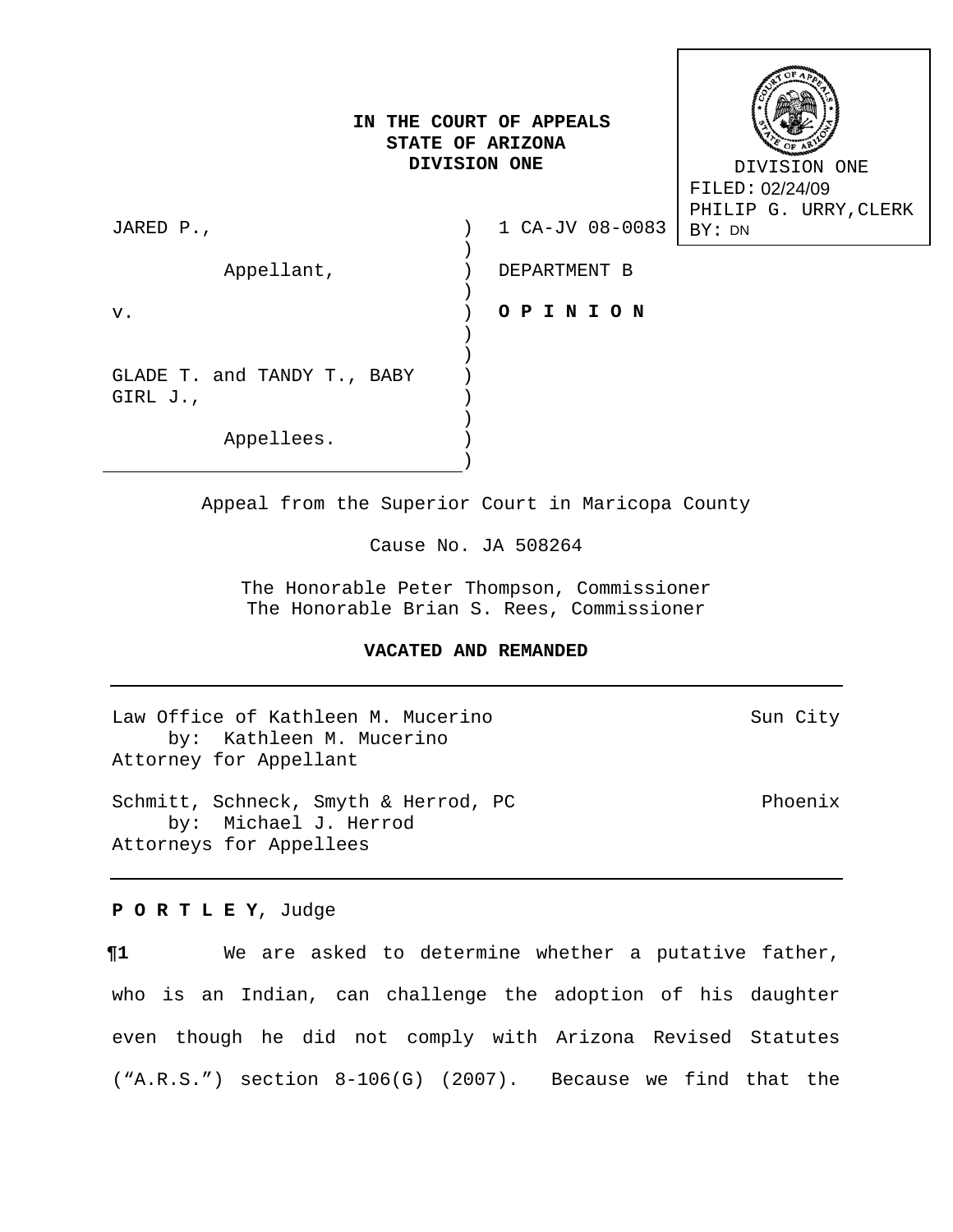juvenile court erroneously concluded that the Indian Child Welfare Act of 1978 ("ICWA"), 25 U.S.C. §§ 1901 to 1963 (2000), was not applicable, we vacate the court's rulings and remand the matter for further proceedings.

### **FACTS AND PROCEDURAL HISTORY**

**¶2** In Potter County, Texas, two teenagers, S.J.1 ("Mother") and Jared P. ("Jared"), conceived a child. During the pregnancy, Mother decided to place the child for adoption. The adoption agency she selected served Jared with a petition to terminate his parental rights. He objected, and the petition was dismissed when the agency did not pursue the termination.

**¶3** In mid-August 2006, Jared learned that Mother had gone into early labor. He went to the hospital but Mother refused to allow him into her room and had him escorted out of the hospital. J. was born a week later on August 24, 2006. Mother did not notify Jared that his child was born nor did she put his name on the birth certificate. Instead, she took the newborn and moved to Arizona.

**¶4** Jared learned of the birth the following week. He filed a petition on September 19, 2006, to adjudicate parentage in Ochiltree County, Texas. Mother, meanwhile, had asked her

 $\overline{\phantom{0}}$ 

<sup>1</sup> To protect the anonymity of the people involved in this matter, we are not using their complete names. *See, e.g., J.D.S. v. Franks,* 182 Ariz. 81, 84 n.1, 893 P.2d 732, 735 n.1 (1995).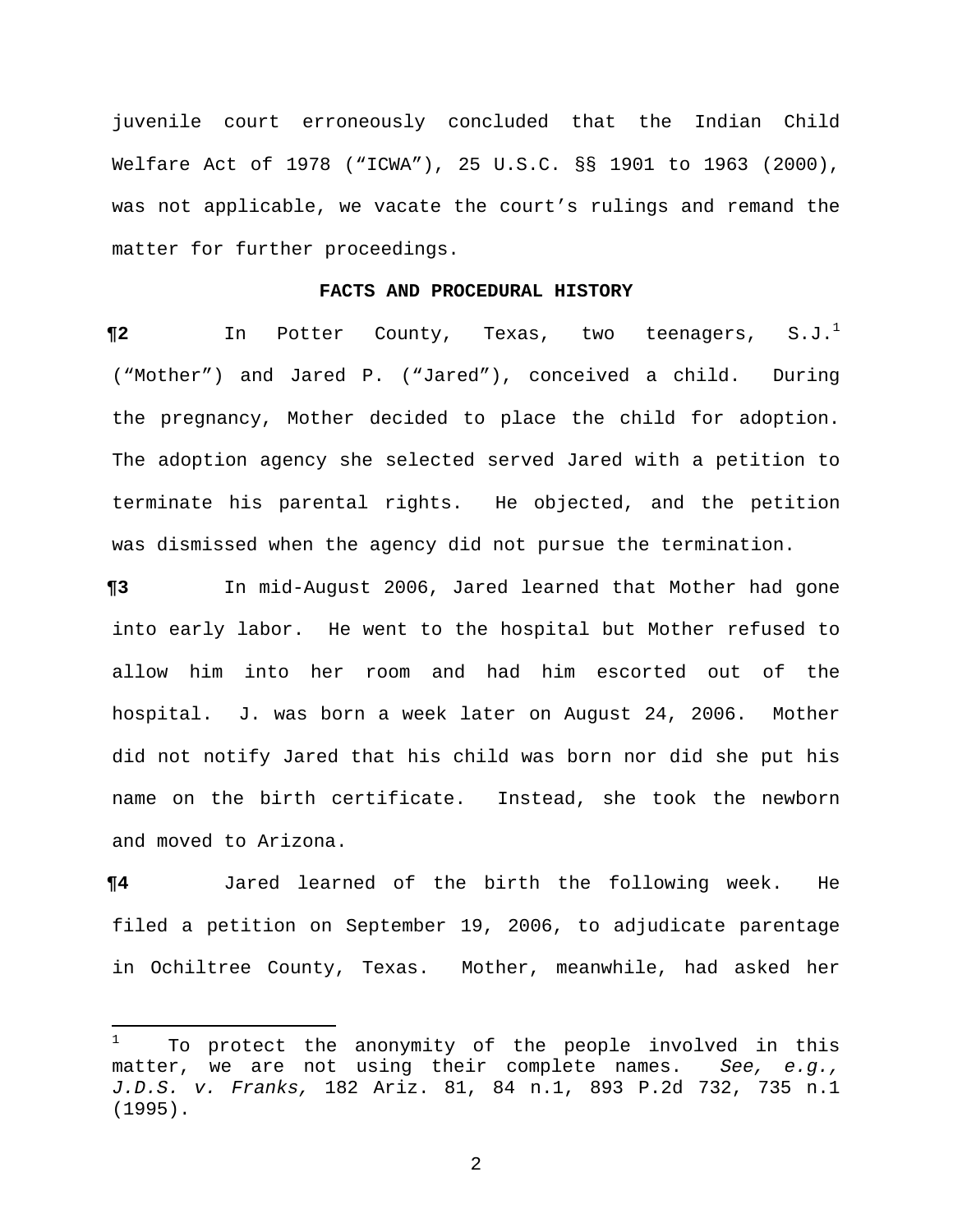cousins, Glade and Tandy T. ("adoptive parents") to adopt the baby. They agreed, and served Jared with a notice to potential fathers pursuant to  $A.R.S. \S 8-106(G)$  on the same day he filed his paternity action. He amended his petition on October 5, 2006, and requested genetic testing and custody.Mother, while temporarily in Texas, was served with the amended petition on October 31, 2006.

**¶5** Before she was served, Mother signed a consent to allow her cousins to adopt J.The future adoptive parents filed a petition for temporary custody in the Maricopa County Juvenile Court on October 27, 2006.

**¶6** The juvenile court exercised emergency temporary jurisdiction over the child and conducted a hearing on the adoptive parents' temporary custody petition on November 8, 2006. The juvenile court recognized that there was a pending custody petition in Texas, and the court subsequently indicated that it would contact the Texas court to determine which court had jurisdiction under the Uniform Child Custody Jurisdiction and Enforcement Act ("UCCJEA"). A.R.S. §§ 25-1001 to -1067 (2007 and Supp. 2008)

**¶7** The Texas and Arizona judges conferred in January 2007, and agreed that Arizona would exercise jurisdiction. The Texas court subsequently dismissed Jared's paternity petition. Our juvenile court affirmed its UCCJEA jurisdiction on January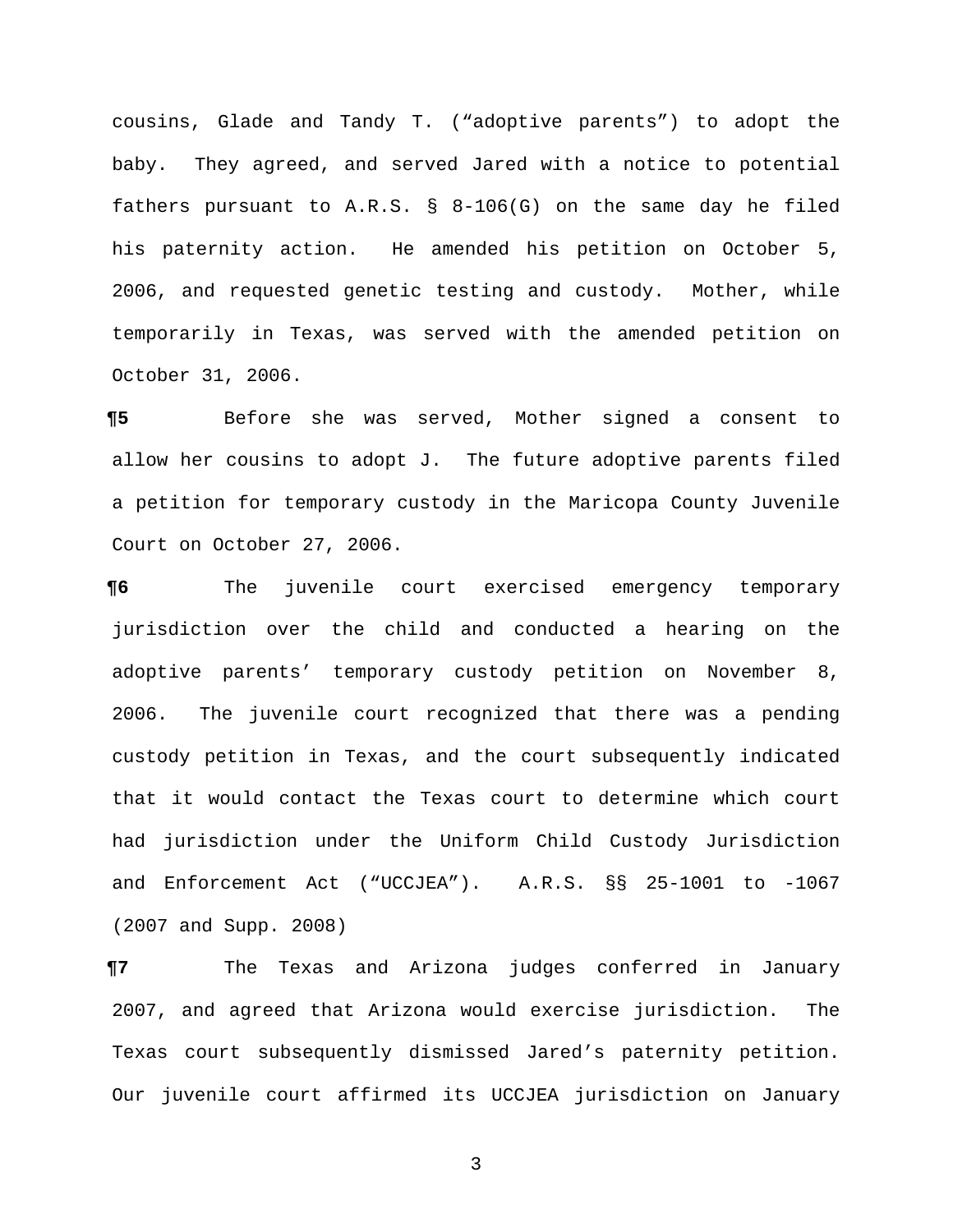25, 2007. The court also affirmed the temporary custody order, but noted that the father needed to consent to the adoption or his parental rights needed to be terminated before the adoption could be finalized.

**¶8** After the petition for adoption was filed, Jared objected to the adoption in a letter to the juvenile court and expressed his desire to assert his parental rights. The court held a hearing on March 28, 2007, and rescheduled it because Jared had not been given notice of the hearing. The court, however, called the lawyer for the Texas adoption agency and learned that the agency had allowed its petition to be dismissed after Jared objected to the termination action.

**¶9** At the rescheduled hearing on April 30, 2007, the court ordered a DNA test to determine whether Jared was the biological father, and reset the hearing on Jared's objection. Jared and the child were tested in June 2007 and the results confirmed Jared's paternity.

**¶10** Jared, meanwhile, registered as a member of the Cherokee Nation ("Nation"). The Nation subsequently named J. as an Indian child, and notified the juvenile court of its intent to intervene.Mother, as a result, signed a consent to adopt form to comply with ICWA. Jared responded and requested a severance hearing.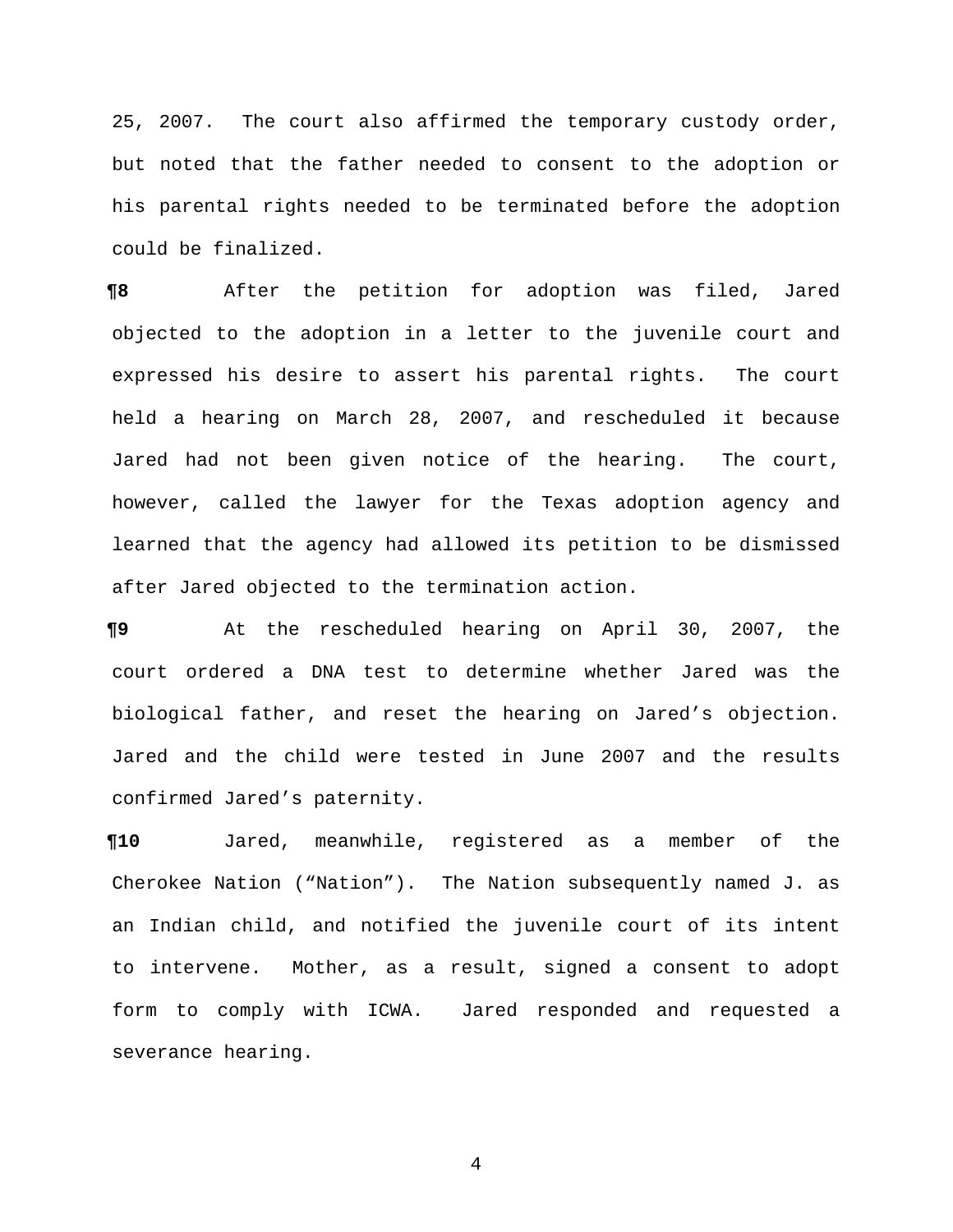**¶11** After the court allowed the Nation to intervene, the Nation argued that ICWA should govern the proceedings, that Jared had established his paternity within the Act, and, as a result, that his parental rights warranted a higher level of protection. The court rejected the arguments, and the Nation approved of J.'s placement with the future adoptive parents.

**¶12** The juvenile court held an evidentiary hearing on January 7, 2008, on Jared's objections to the adoption. The court then set a hearing to determine whether the child was free for adoption. In a comprehensive order that was filed on January 25, 2008, the court ruled that the child was free for adoption. The court found that Jared had not complied with the requirements of A.R.S. § 8-106, and, as a result, could not impede the adoption. The court also found that because Jared had not timely or "legally acknowledge[d] his paternity or establish[ed] his paternity," ICWA was inapplicable. Jared did not appeal that order.He filed a timely appeal, however, after the adoption was finalized on May 13, 2008.

#### **DISCUSSION**

**¶13** The adoptive parents contend that Jared lacks standing to appeal the adoption. Specifically, they argue that: because he did not timely file an appeal after the juvenile court's January 7th order he had not preserved his rights; as a result, his consent to the adoption was unnecessary pursuant to A.R.S. §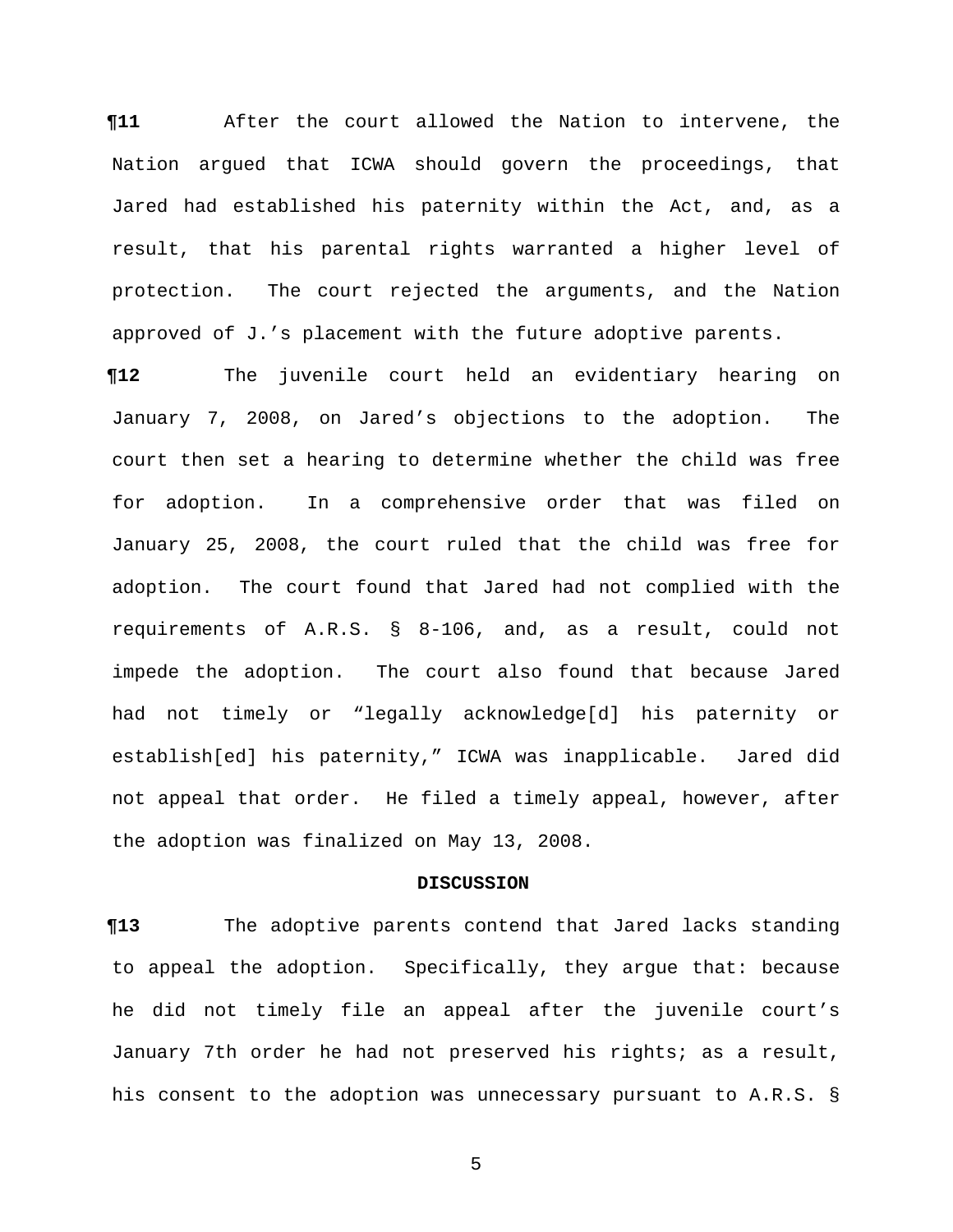8-106; therefore, he cannot appeal after the adoption. We independently review whether we have jurisdiction.

**¶14** Generally, any aggrieved party can file an appeal from the final order of the juvenile court. A.R.S. § 8-235(A) (2007); Ariz. R.P. Juv. Ct. 103(A). If the order is not a final order, the appeal is premature. *See Maricopa County Juvenile Action No. A-26961*, 135 Ariz. 228, 230-31, 660 P.2d 479, 481-82 (App. 1983). If the appeal is not timely filed pursuant to Arizona Rules of Procedure for the Juvenile Court 88 and 89, we do not have jurisdiction. *See State v. Garza*, 128 Ariz. 8, 10, 623 P.2d 367, 369 (App. 1981) (dismissing appeal as untimely because mother filed it more than fifteen days after the issuance of the minute entry terminating her parental rights). Consequently, we examine whether Jared's appeal is timely.

**I**

**¶15** Generally, before an adoption is finalized any putative father must be served with a notice of the adoption proceeding. The putative father must then take affirmative steps to establish paternity if he wishes to preserve his parental rights. A.R.S. § 8-106(G); *Pima County Juvenile Severance Action No. S-114487*, 179 Ariz. 86, 93-94, 876 P.2d 1121, 1128-29 (1994) (citing *Caban v. Mohammed*, 441 U.S. 380, 392 (1979)) (recognizing a father's parental rights do not attain fundamental constitutional status unless significant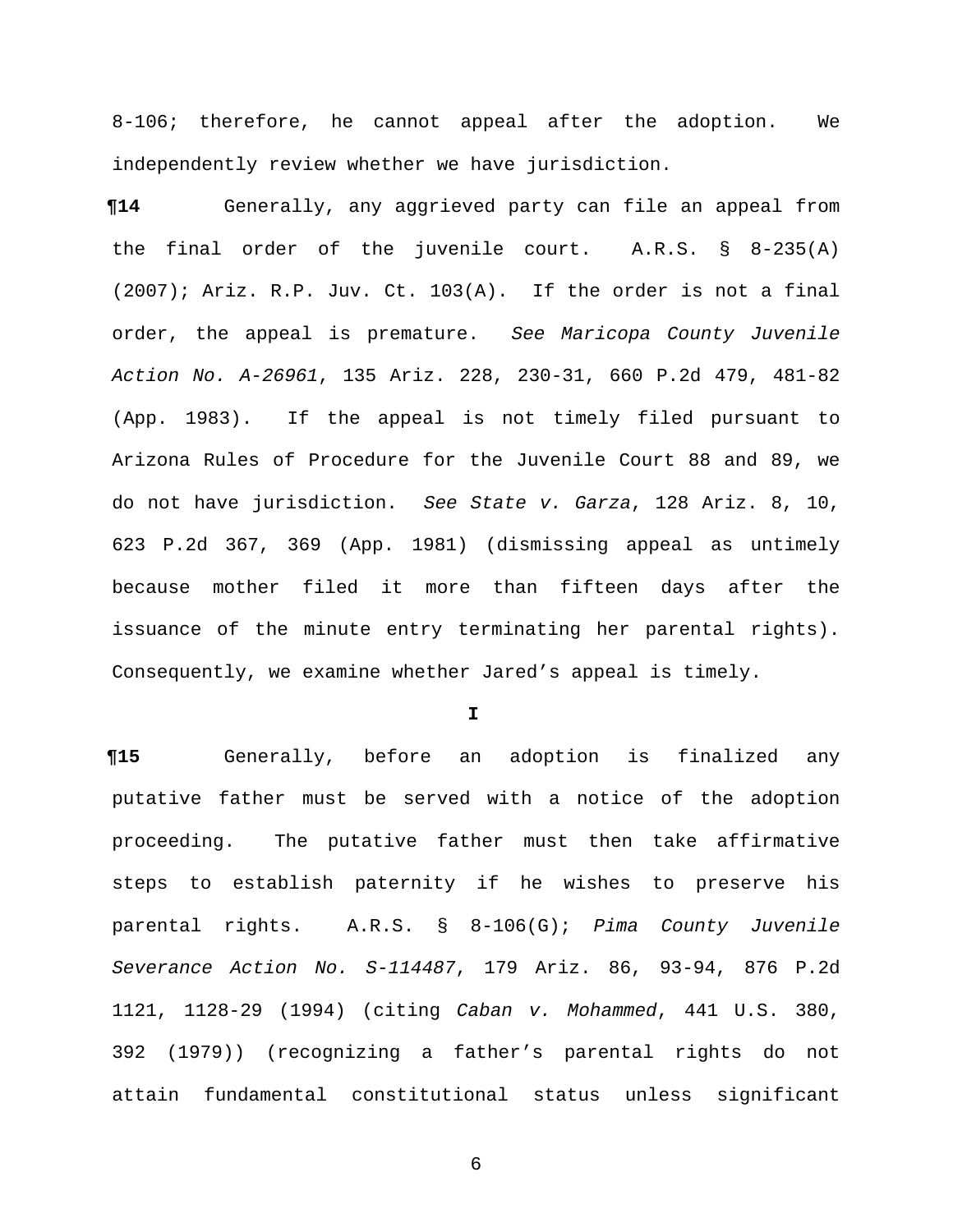steps to create a parental relationship are taken). Specifically, the putative father must "initiate paternity proceedings under title 25," "serve the mother within thirty days of completion of service," and "proceed to judgment in the paternity action." A.R.S.  $\S$  8-106(G)(3), (4). If the putative father fails to timely take and complete any step, he is statutorily barred from "bringing or maintaining any action to assert any interest in the child." A.R.S. § 8-106(G)(7).

**¶16** Here, Jared filed a paternity action in Texas and, on the same day, September 19, 2006, was served the potential father notice. He amended his paternity petition on October 5, 2006, but did not serve Mother until October 31, 2006, which was more than thirty days after he was served with the potential father notice. Because Jared's actions did not comply with A.R.S. § 8-106(G), and he was not excused from compliance with the statute, the juvenile court would typically find he waived his right to further notification of any adoption hearing, and the adoptive parents would not need to secure his consent in order to proceed with the adoption. *See* A.R.S. § 8-106(J).

**II**

**¶17** This case, however, requires us to examine the impact of ICWA's procedural protections because the Cherokee Nation notified the juvenile court that J. was an Indian child before the court formally found that Jared had not timely served Mother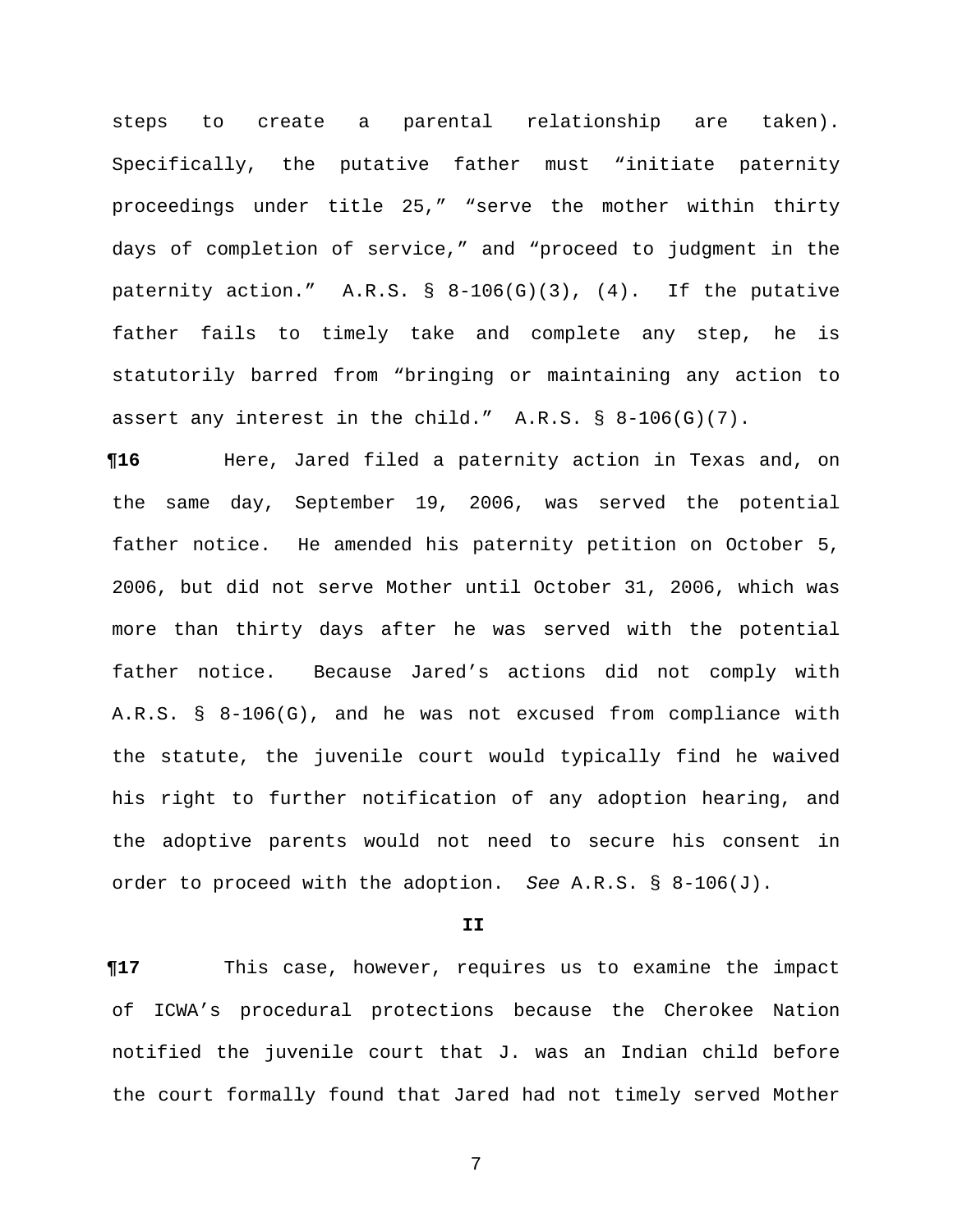with his paternity petition pursuant to A.R.S. § 8-106 or finalized the adoption. We review the court's application of the federal statute de novo. *See Steven H. v. Ariz. Dep't of Econ. Sec.*, 218 Ariz. 566, 570, ¶ 14, 109 P.3d 180, 184 (2008) (citing *State ex rel. Ariz. Dep't of Revenue v. Capitol Castings, Inc.*, 207 Ariz. 445, 447, ¶ 9, 88 P.3d 159, 161 (2004)); *Michael J., Jr. v. Michael J., Sr.*, 198 Ariz. 154, 156, ¶ 7, 7 P.3d 960, 962 (App. 2000) (citing *Columbia Parcar Corp. v. Ariz. Dep't of Transp.*, 193 Ariz. 181, 183, ¶ 11, 971 P.2d 1042, 1044 (App. 1999)).

**¶18** ICWA imposes requirements on state courts when an Indian child is the subject of a child custody proceeding. *Steven H*., 218 Ariz. at 568, ¶ 1, 109 P.3d at 182. A child custody proceeding includes preadoptive and adoptive placement of an Indian child, as well as termination of an Indian parent's parental rights. 25 U.S.C. § 1903(1); *see also Miss. Band of Choctaw Indians v. Holyfield*, 490 U.S. 30, 42 (1989); *Maricopa County Juvenile Action No. A-25525*, 136 Ariz. 528, 531 n.2, 667 P.2d 228, 231 n.2 (App. 1983). ICWA defines an Indian child as "any unmarried person who is under age eighteen and is either (a) a member of an Indian tribe or (b) is eligible for membership in an Indian tribe and is the biological child of a member of an Indian tribe." 25 U.S.C. § 1903(4). Enrollment is not a necessary condition of tribal membership, although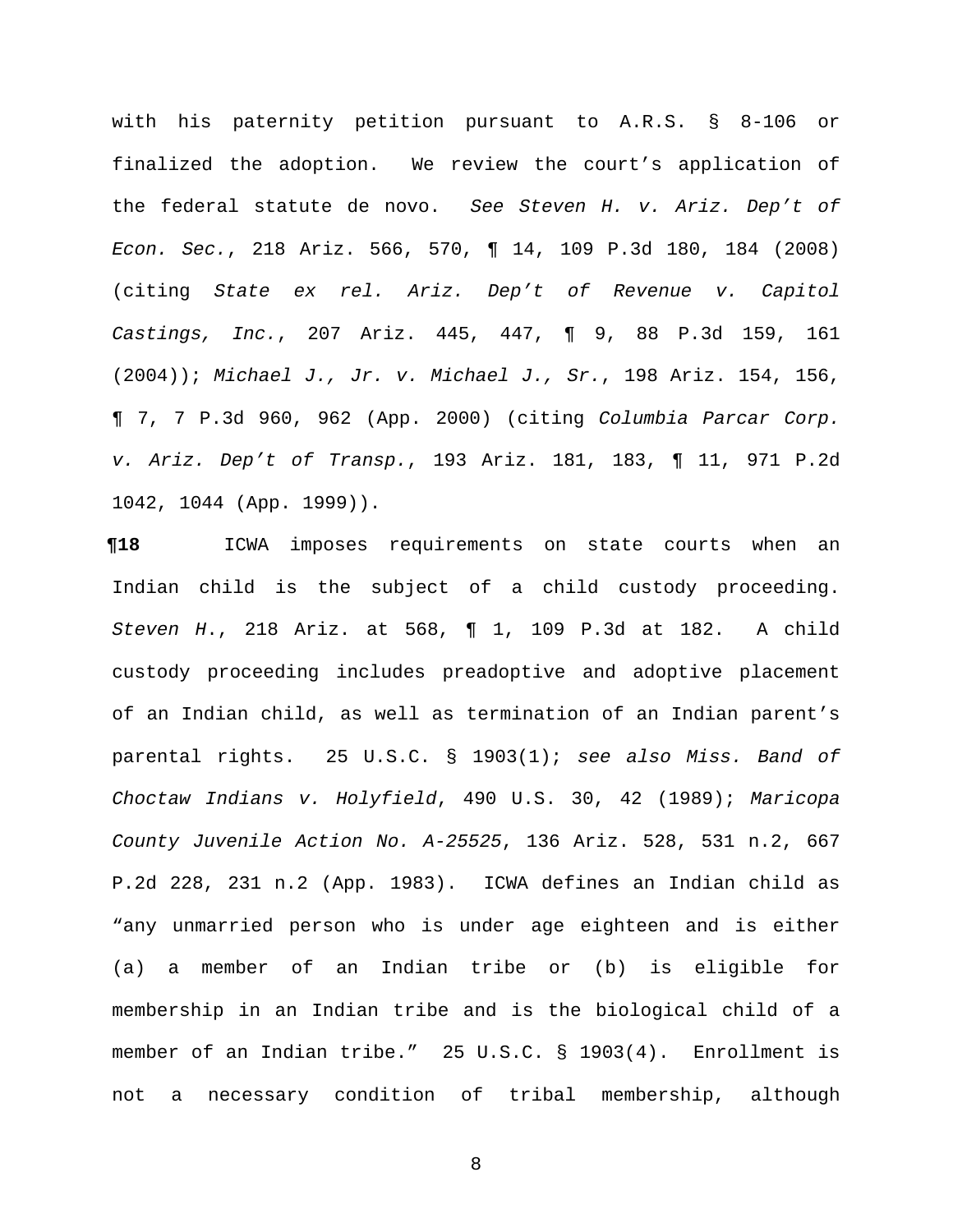membership may be established through proof of enrollment. *Dwayne P. v. Superior Court*, 126 Cal. Rptr. 2d 639, 646 (Cal. Ct. App. 2002); *Nelson v. Hunter*, 888 P.2d 124, 125 (Or. Ct. App. 1995). Each tribe, however, determines its membership, and its determination that a person is a member of the tribe is conclusive. *Ariz. Dep't of Econ. Sec. v. Bernini*, 202 Ariz. 562, 565, ¶ 13, 48 P.3d 512, 515 (App. 2002) ("[A] tribe's determination that a child is or is not a member . . . , is or is not eligible for membership . . . , or that the biological parent is or is not a member of that tribe is conclusive." (quoting Bureau of Indian Affairs Guidelines for State Court; Indian Child Custody Proceedings B.1(b)(i), 44 Fed. Reg. 67586 (Nov. 26, 1979))).

**¶19** An "unwed father" is generally not a "parent" unless paternity has been "acknowledged or established." 25 U.S.C. § 1903(9); *Juvenile Action No. A-25525*, 136 Ariz. at 532-33, 667 P.2d at 232-33. ICWA does not, however, define how paternity can be acknowledged or otherwise detail any procedure to establish paternity. Consequently, we look to state law to determine whether paternity has been acknowledged or established.

**¶20** The Arizona Legislature has provided a process for unwed fathers to establish or acknowledge paternity. A.R.S. §§ 25-806, -812 (Supp. 2008). The process to establish paternity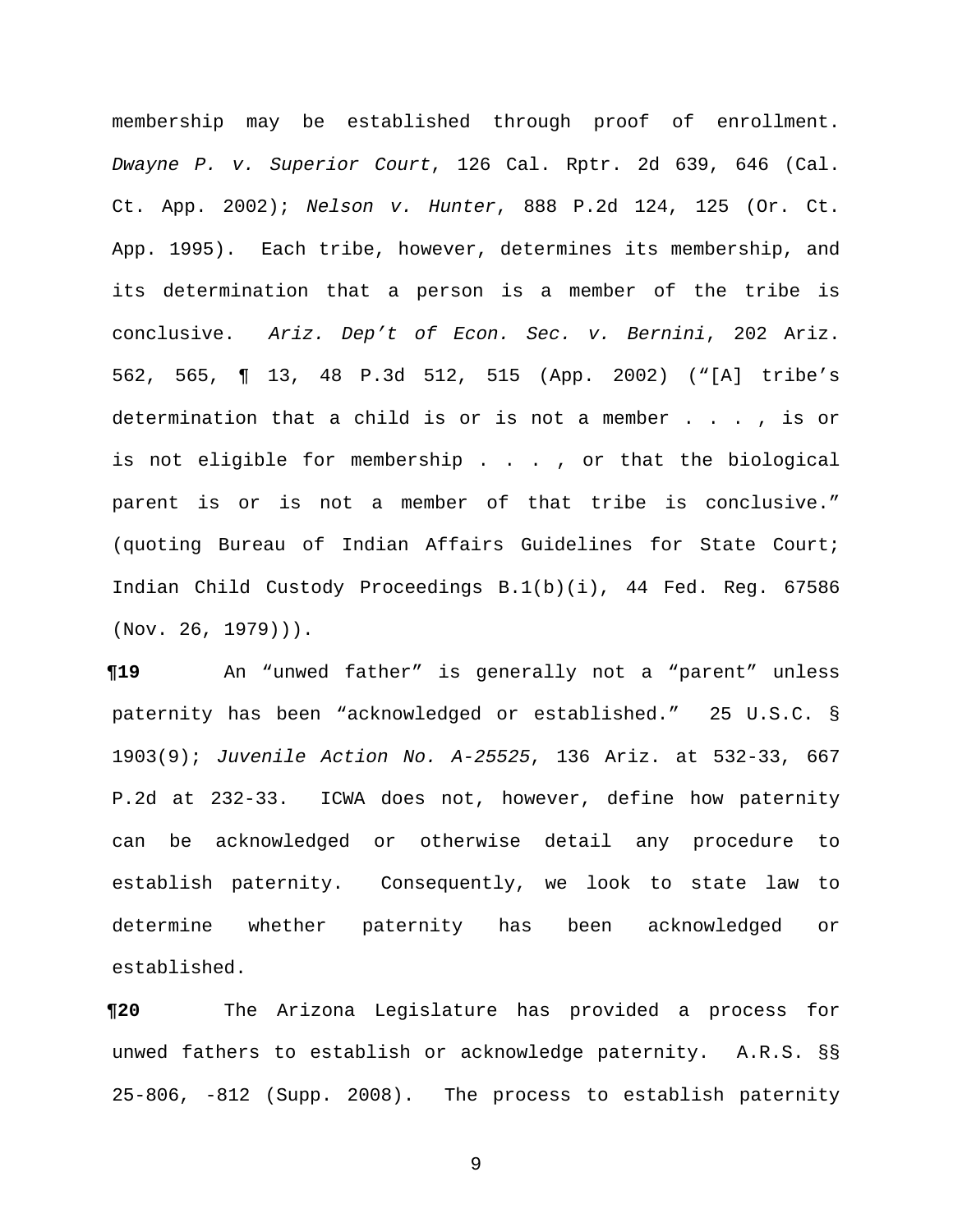requires a petition to be filed and provides that the other party may contest the petition, admit paternity, or default. A.R.S. § 25-806(A), (D) & (E). The less formal method of acknowledgment can occur if both parents, in one or more notarized or witnessed documents, agree they are the parents of the child and file the statement or documents with the clerk of the court or other statutory entities. A.R.S. § 25-812(A)(1). In the alternative, the parties can agree to be bound by the results of genetic testing. A.R.S. § 25-812(A)(2). Either method of acknowledgment can result in an order or judgment of paternity. A.R.S. § 25-812(C).

**¶21** Additionally, we have recognized that a parent can "acknowledge" paternity under ICWA by admission and genetic testing. In *Michael J.*, a member of the Tohono O'odham Nation filed a successful lawsuit to transfer a dependency proceeding involving an Indian child to tribal court. 198 Ariz. at 155, ¶¶ 1-3, 7 P.3d at 961*.* The guardian ad litem appealed and challenged ICWA's application because the father had not "established legal paternity." *Id.* at ¶ 11*.* We upheld the transfer even though the putative father had not filed a paternity action because he acknowledged paternity, which was later confirmed by DNA testing, to the juvenile court. *Id.* at ¶ 12. Moreover, the father's tribe provided written confirmation that he was enrolled in the tribe and the child was eligible for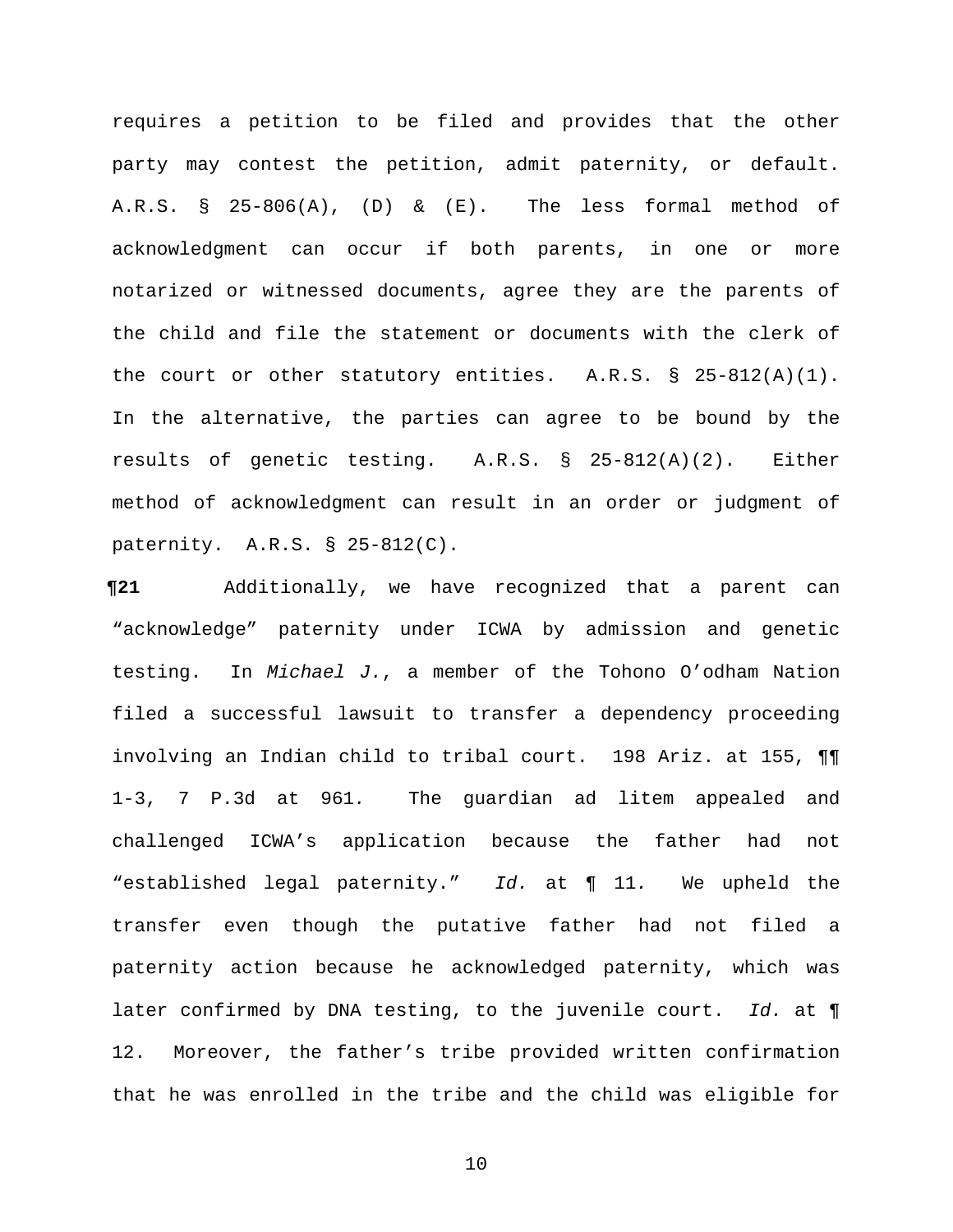membership. *Id.* We found that his acts were sufficient acknowledgement, even though a formal paternity petition had not been filed, and, as a result, ICWA applied. *Id.* ("The Act merely requires a putative Indian father to acknowledge or establish paternity . . . [and] [t]he record contains ample evidence to support the trial court's finding [that father is a 'parent']").

**¶22** While the father in *Michael J*. timely "acknowledged" his paternity, the putative father in *Juvenile Action No. A-25525* did not. 136 Ariz. at 532, 667 P.2d at 232. There, despite repeated notices, the putative father, a Pima Indian, did not acknowledge that he was the child's father until the child was three years old, and thirty-one months after the adoption. *Id.* Although he was notified of the termination proceedings and needed only to acknowledge that he was the father, he remained silent. *Id.* ICWA requires "more than mere speculation of paternity" and the father's acknowledgment some thirty-one months after the adoption was too late to invoke the Act. *Id*. at 232-33, 667 P.2d at 532-33. Thus, we held that a finding that a child is an Indian child does not relate back to the child's birth, and, as a result, ICWA does not apply to earlier proceedings. *Id.*; *see also Bernini*, 202 Ariz. at 565, ¶ 12, 48 P.3d at 515 (recognizing that ICWA's higher burden of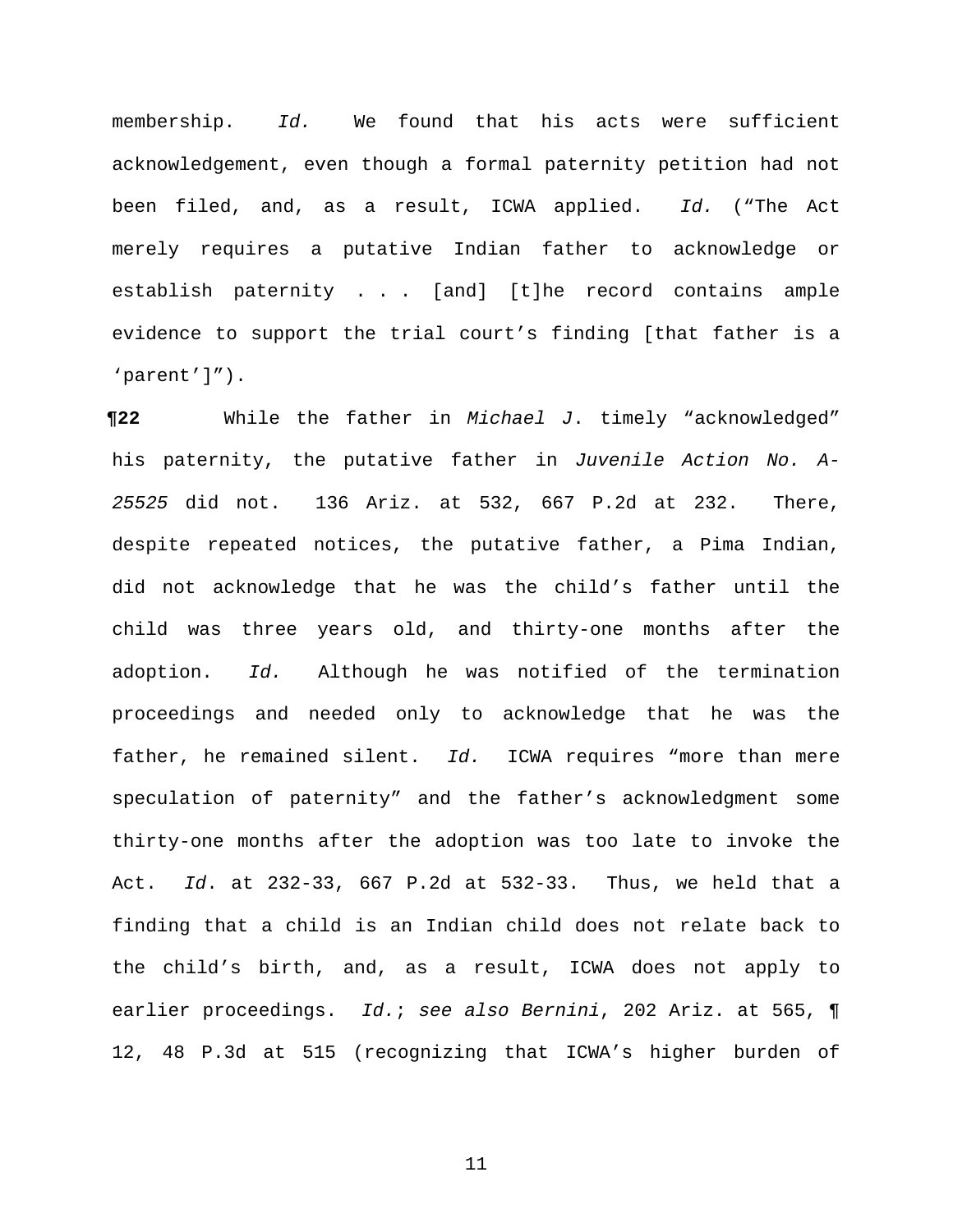proof did not apply until parent proved child was an Indian child, even though ICWA's notice provisions had been invoked).

**¶23** Once a court has notice that the child is an Indian child, subsequent proceedings may be invalidated if the court thereafter fails to comply with ICWA. *See* 25 U.S.C. § 1914. Our determination that ICWA is prospective from the time it is discovered that an Indian child is involved and not retroactive to the child's birth is shared by other jurisdictions. *See People in Interest of A.E.*, 749 P.2d 450, 451 (Colo. Ct. App. 1987) (citing *Juvenile Action No. A-25525*, 136 Ariz. at 533, 667 P.2d at 233 (App. 1983)) (holding ICWA is not applicable until the child meets the criteria for "Indian child"); *In re Adoption of a Child of Indian Heritage*, 543 A.2d 925 (N.J. 1998) (upholding adoption because court did not have notice that child was an Indian child and father did not acknowledge paternity until after the adoption was finalized).

**¶24** Here, the record reflects that Jared acknowledged paternity. He challenged the adoption agency's petition seeking to terminate his parental rights before the child was born. He attempted to be present for the child's birth. He filed a paternity petition in Texas, and amended it after getting notice that the adoptive parents intended to adopt his child. He wrote a letter to the juvenile court acknowledging paternity. He enrolled in the Cherokee Nation and submitted a copy of his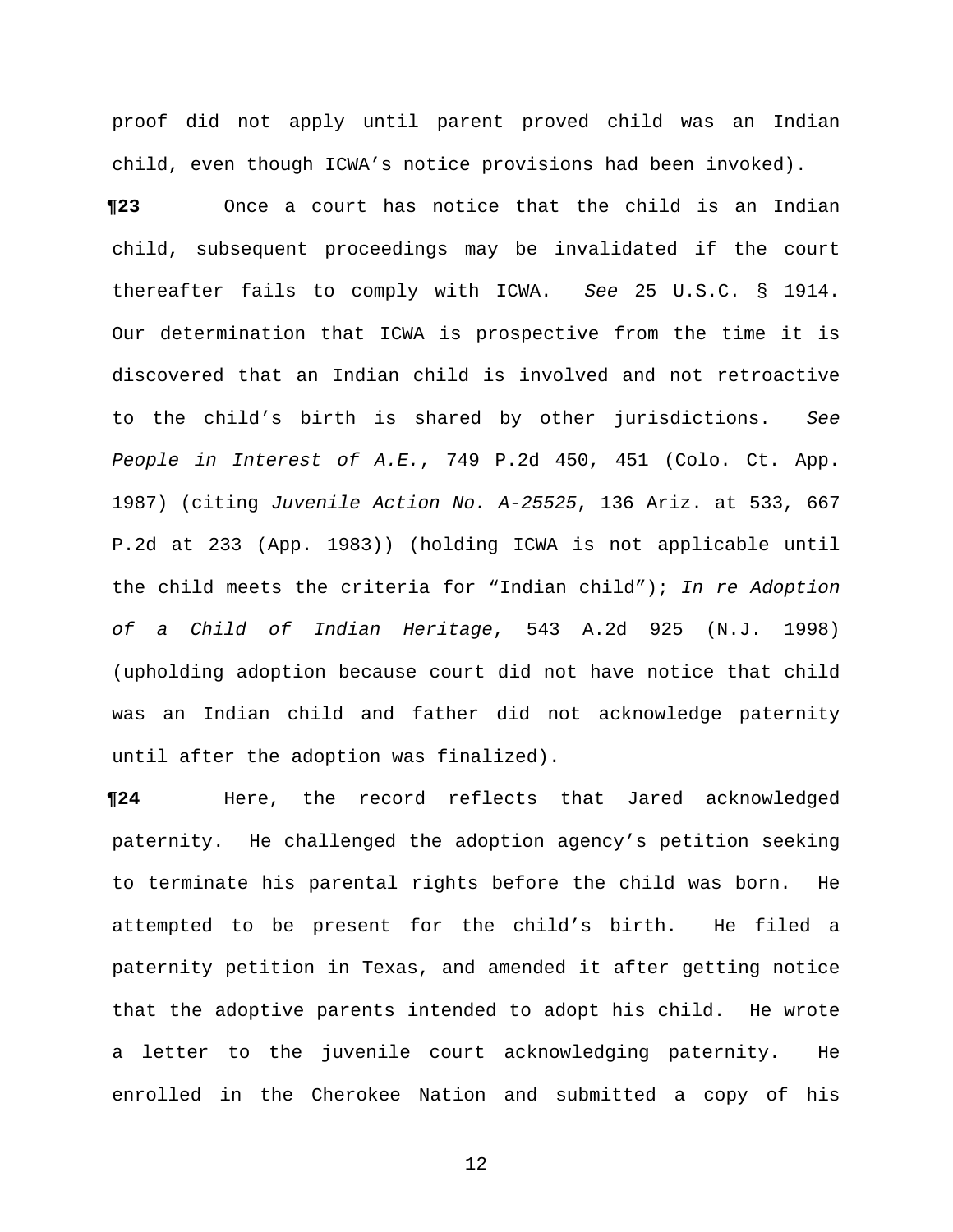Nation membership card to the court. The Nation acknowledged that Jared was a member of the tribe, and that J., as his biological child, was eligible for enrollment. Finally, Jared complied with the court's April 2007 orders and submitted to a DNA test, which confirmed that he was J.'s father. Consequently, we find that Jared acknowledged paternity.

**¶25** Because Jared acknowledged paternity and was a member of the Cherokee Nation, we find that J. is an Indian child. Accordingly, the juvenile court was required to follow ICWA's provisions before finalizing the adoption. Ariz. R.P. Juv. Ct. 84(c)(6). Specifically, Arizona Rule of Procedure for the Juvenile Court  $84(c)(6)$  required the court to determine whether:

- a. The tribe was notified of the proceedings and the rights to intervene, if applicable;
- b. The parent['s] . . . consent to the adoption was taken in accordance with the Indian Child Welfare Act;
- c. The placement complies with the preferences set forth in Section 1915 of the Act or whether good cause exists for deviation from the placement preferences; and
- d. The parental rights of the parent . . . have been terminated. The court shall enter an order terminating parental rights, based upon evidence beyond a reasonable doubt, including testimony of a qualified expert witness, that continued custody of the child by the parent or Indian custodian is likely to result in serious emotional or physical damage to the child and that active efforts have been made to provide remedial services and rehabilitative programs designed to prevent the breakup of the Indian family and that these efforts have proven unsuccessful. This finding shall be in addition to findings made, beyond a reasonable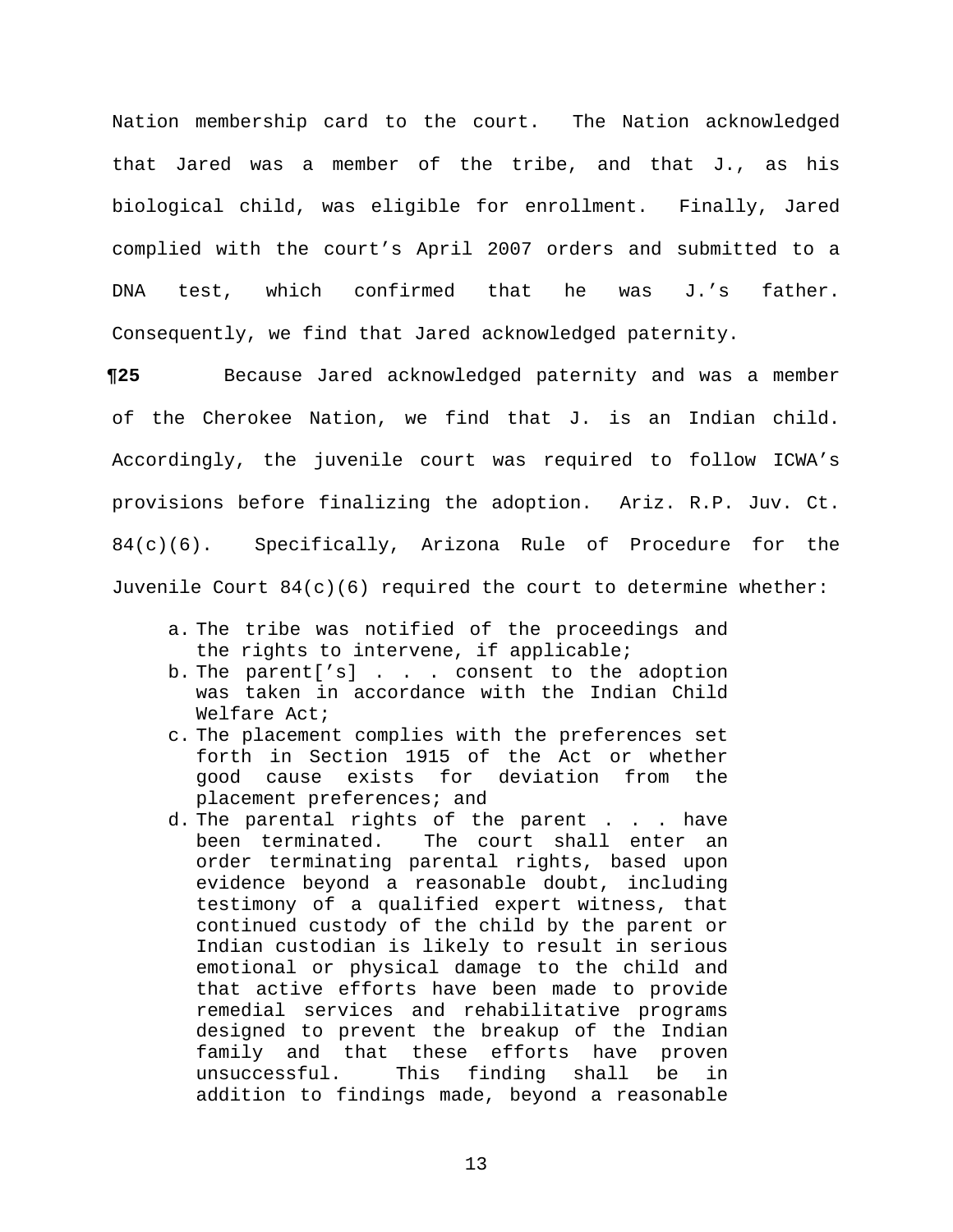doubt, that the petitioner has met the burden of proving grounds upon which to terminate parental rights.

*See also Valerie M. v. Ariz. Dep't Econ. Sec.,* No. CV08-0252-PR (Ariz. S. Ct. January 12, 2009) (discussing the requisite burdens of proof in an ICWA termination proceeding).

**¶26** The record demonstrates that the juvenile court was notified that J. was an Indian child on August 24, 2007, and that the Nation intended to intervene on September 6, 2007. Moreover, Mother recognized that ICWA was applicable because she provided an additional adoption consent form to comply with ICWA requirements. The court recognized that ICWA was applicable because it took Mother's ICWA consent, allowed the Nation to intervene and ensured that the Nation approved of the child's placement with the adoptive parents.

**¶27** Although Jared failed to comply formally with A.R.S. § 8-106, the juvenile court had not resolved his parental status before it became aware that he had enrolled in the Nation, and that J. was an Indian child. The juvenile court, as a result, was required to recognize the applicability of ICWA and Rule  $84(c)(6)$ . The court should not have found that Jared's acknowledgement was too late to invoke ICWA as we found in *Juvenile Action No. A-25525,* 136 Ariz. at 532, 667 P.2d at 232. Thus, the juvenile court erred as a matter of law by not recognizing that J. was an Indian child after August 2007 and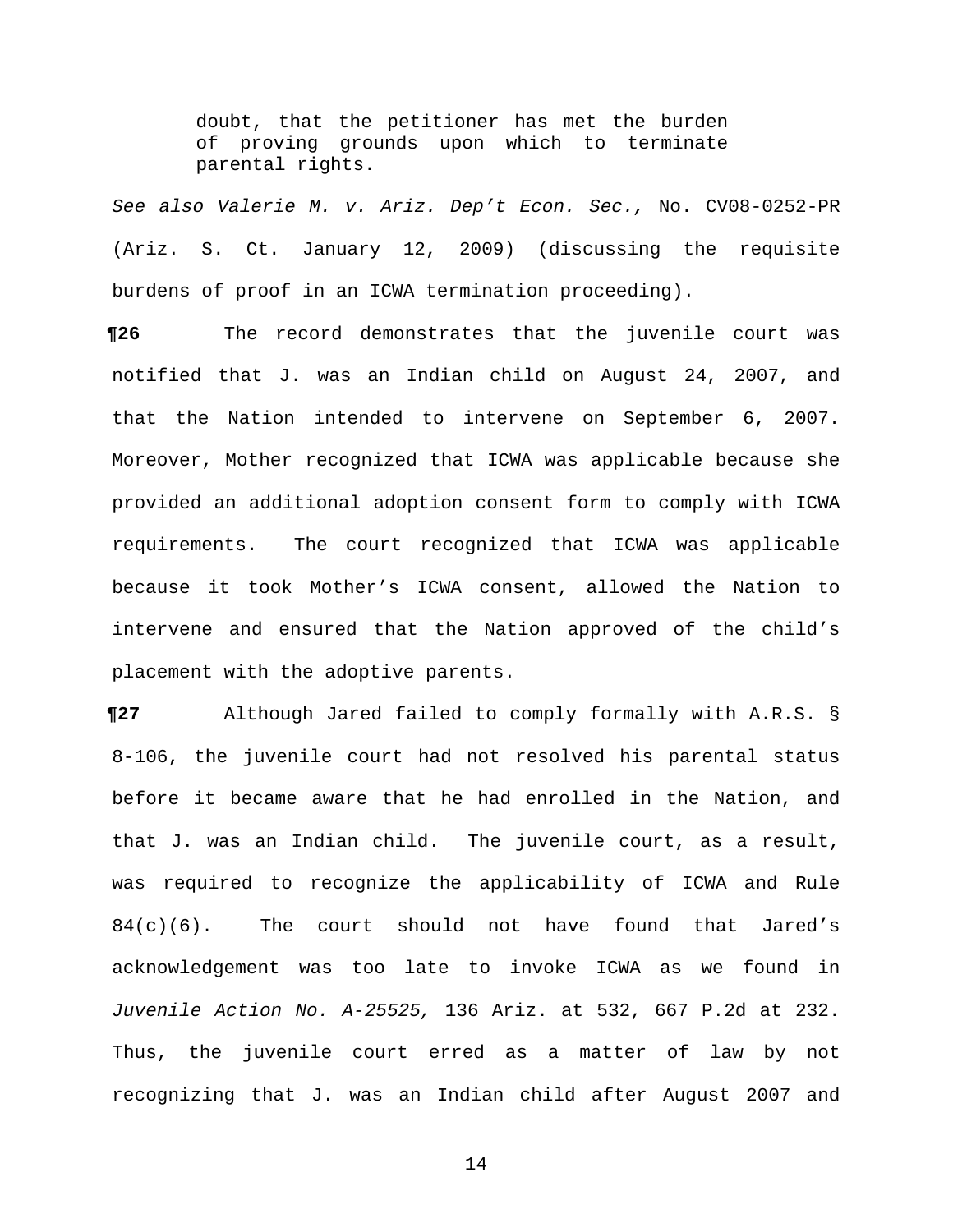following ICWA's provisions and Rule 84(c)(6) in subsequent proceedings.

### **III**

**¶28** Having resolved the penultimate issue of whether the juvenile court was required to follow the procedural protections of ICWA once it was advised that the child was an Indian child, we turn to whether Jared was required to file an appeal after the juvenile court determined that he had not proven paternity pursuant to state law.

**¶29** The January 2008 order held that Jared had not established paternity and, as a result, "lost his right to participate in the adoption." The order was not a final order. "A final order is one which ends the proceedings, leaving no question open for further judicial action." *Pima County Juvenile Action S-933,* 135 Ariz. 278, 280, 660 P.2d 1205, 1207 (1982) (citing *Eaton v. Unified Sch. Dist. No. 1 of Pima County*, 122 Ariz. 391, 595 P.2d 183 (App. 1979), *opinion approved and adopted*, 122 Ariz. 377, 595 P.2d 169 (1979)). In an adoption, the entry of a decree of adoption completely severs the rights of "the persons who were the child's parents before entry of the decree." A.R.S. § 8-117(B) (2007). The entry of the decree is the final order. *Juvenile Action No. A-26961,* 135 Ariz. at 231, 660 P.2d at 482.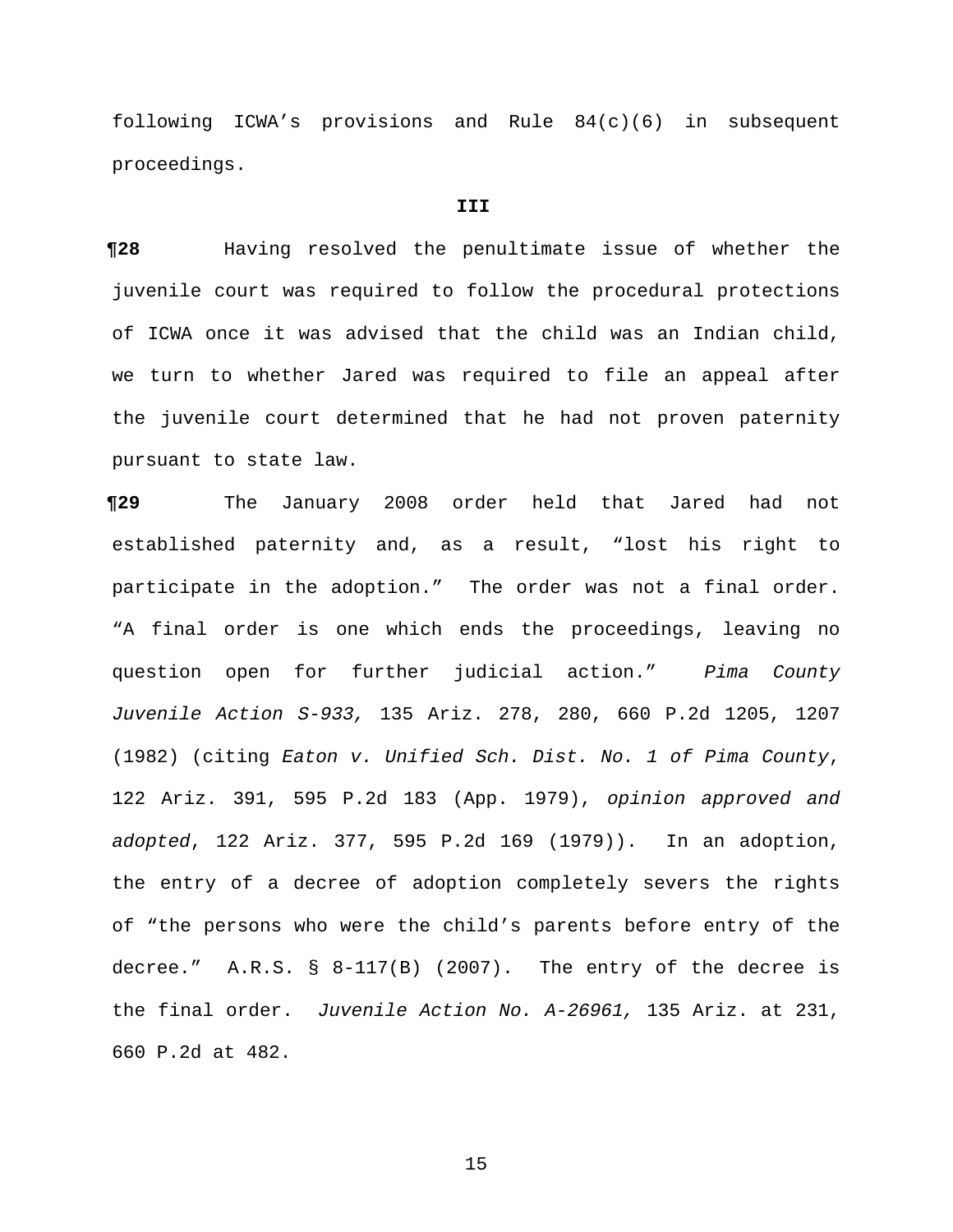**¶30** The adoptive parents equate the juvenile court's determination under A.R.S. § 8-106 to an order terminating parental rights pursuant to A.R.S. § 8-533 (Supp. 2008). While an order or judgment terminating parental rights in a separate proceeding is a final order, *see Garza*, 128 Ariz. at 10, 623 P.2d at 369, Jared's rights have not been terminated pursuant to A.R.S. § 8-533(B)(5). Instead, the court found that A.R.S. § 8- 106 was a self executing provision and Jared lost the right to demonstrate that he was J.'s father when he did not serve the Mother with his paternity action within thirty days after he was served with the notice to potential fathers. Even if the juvenile court is correct, and it is not in this case because of ICWA, the determination is not final until the decree of adoption is entered. Consequently, the court's January 2008 order was not a final order. Jared filed a timely appeal from the final order, the decree of adoption, and, as a result, we have jurisdiction.<sup>2</sup>

 $\frac{1}{2}$  Jared also challenged the Arizona and Texas courts' decision to allow Arizona to assert UCCJEA jurisdiction. Because the child was in Arizona, our juvenile court made the first custody determination and Texas relinquished jurisdiction, we find no abuse of discretion. *See Melgar v. Campo*, 215 Ariz. 605, 609, ¶ 18, 161 P.3d 1269, 1273 (App. 2007).